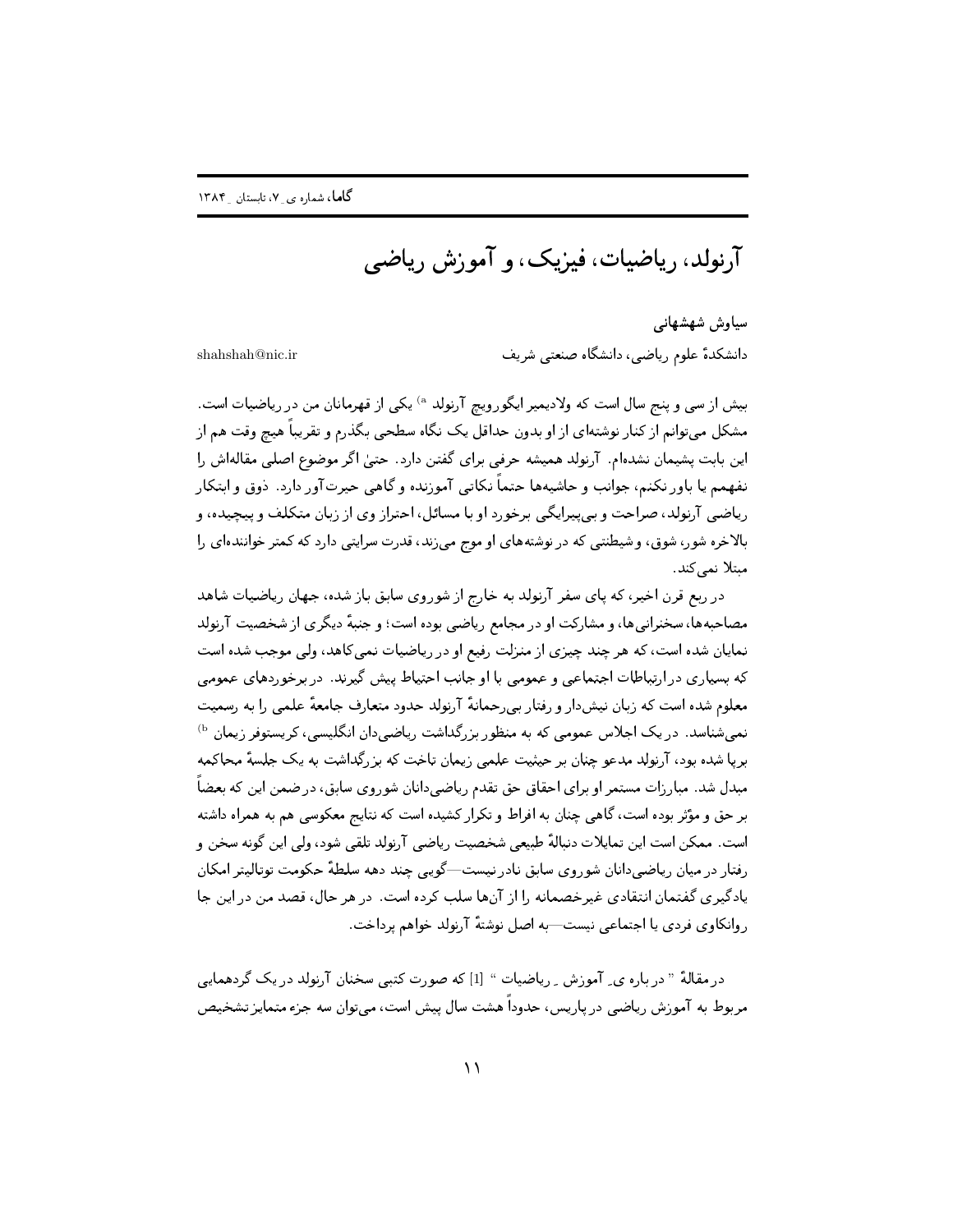داد :

- ۱) نظرات آرنولد در مورد آموزش ریاضی، ۲) نظرات آرنولد در مورد ماهیت ریاضیات،
- ۲) نظرات آرنولد در مورد ریاضیات در فرانسه.

علمي|لاصول بايد سه موضوع بالا را به طور مجزا بررسي كرد و براي بحث دقيق تفكيك سه موضوع لازم است.

البته دیدگاه ما نسبت به ماهیت , یاضیات خودبهخود بر آن چه به عنوان ریاضیات تدریس میکنیم اثرگذار است؛ و وقتبی ریاضیدانان حرفهای به حیطهٔ آموزش ریاضیات وارد می شوند، اغلب برای خود رسالت ارشاد در مورد "ریاضیات واقعی " یا "واقعیت ریاضیات " قائل اند، و کمتر توجهی به روانشناسی پادگیری، یا نقش ریاضیات به عنوان جزئی از معرفت عمومی—چه از نظر فرهنگی و چه از نظر ابزاری—دارند. افراط و تفریطهایی که در نیم قرن گذشته در دگرگونی های متناوب آموزش ریاضیات مدارس صورت گرفته، و در مقالهٔ آرنولد نیز نقد می شود، تا حد زیادی ناشی از تمایلات ایدئولوژیک غالب بر ریاضیات هر دوره بوده است. متخصصان آموزش ریاضی حق دارند از فشارها و تندرويهاي رياضي دانان براي تحميل ديدگاههاي فلسفي خود بر روند آموزش رياضي شاكي باشند—هر چند که جا دارد موضع گیریهای ضعیف و دنبالهرویهای آموزشکاران حرفهای نیز نقد شو د .

ساختار مقالهٔ آرنولد کاملاً روشن است. در پاراگرافهای اول و سوم مقاله نظراتی کاملاً غیرمتعارف در مورد ماهيت رياضيات و سير تاريخي رياضيات ابراز مي كند—بدون ذكر مدرك، دليل، ويشتوانهً عینبی—و در بقیهٔ مقاله بر اساس این فرضیات به نتیجهگیریهایی انتقادی در مورد وضعیت آموزش رياضي، و وضعيت رياضيات در فرانسه مى پردازد. " اصول موضوعهٔ " آرنولد به اين شرح اند:

باراگراف اول: " ریاضیات بخشی از فیزیک است. فیزیک علمی تجربی، و بخشی از علوم طبیعی است. ریاضیات بخشی از فیزیک است که آزمایشهای آن ارزان است. " دو جملهٔ اول پاراگراف سوم: " در اواسط قرن بیستم کوشیدند فیزیک و ریاضیات را جدا كنند. نتيجه فاجعه آميز بود. "

عنوان مقاله و جمعی که آرنولد در آن سخن میگفته از این حاکی است که موضوع اصلی در این جا " آموزش ریاضی " است، و ظاهراً آرنولد قصد دارد نظرات خود در مورد آموزش ریاضی را تبلیغ و ترویج کند. اگر واقعاً چنین باشد، انتخاب نقطهٔ شروع کاملاً ناشیانه به نظر میرسد. امروز افراد زیادی که دیدگاههای فلسفی و تاریخی بسیار متفاوت از آرنولد دارند، به دلایل دیگری، به همان نتایج آرنولد در مورد آموزش ریاضی رسیده اند. اگر دغدغهٔ اصلی آرنولد ترویج اصلاح در آموزش ریاضی است، و قصد دارد تجویزات خود را به کرسی عمل بنشاند، طبیعی به نظر می رسد که سعی کند از مشترکاتی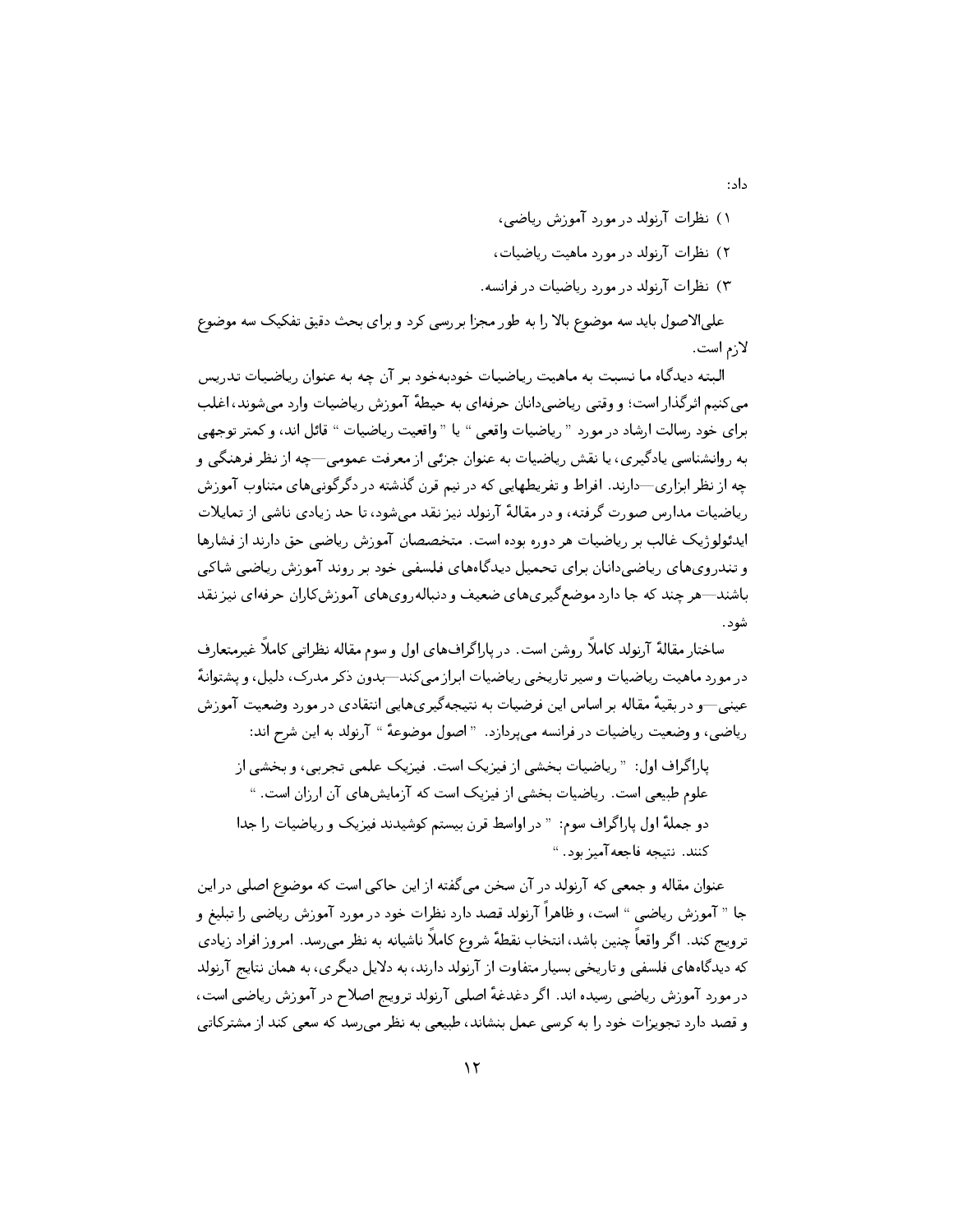شروع کند که برای طیف وسیعی از ریاضی پیشگان قابل قبول باشد. خواننده یا مستمعی که توجه اصلے اش معطوف آموزش ریاضی است، از آغاز در این وضعیت ناخوشایند قرار می گیرد که ظاهراً باید از اصلاحات مورد نظر آرنولد در چارچوب نقطهنظرهای فلسفی و تاریخی مشکوکی دفاع کند. ظن دیگری که در این جا به دهن می رسد این است که شاید دغدغهٔ اصلی آرنولد آموزش ریاضی نباشد، بلکه یا صرفاً به یکی از جنجال آفرینی های معروفش دامن زده، یا از وضعیت نامطلوب آموزش ریاضی به عنوان ابزاری برای ترویج افکار دیگرش، و تخطئهٔ ریاضیات فرانسه استفاده می کند.

به فرضیات فلسفی و تاریخی آرنولد بیردازیم. به چه معنایی جملهٔ "ریاضیات بخشی از فیزیک است ... " می تواند اعتبار داشته باشد؟ کلمهٔ ریاضیات (یا معادل آن در زبانهای باستانی) بیش از دو هزار سال است که رواج دارد. در این مدت بخشی از معارف به این نام شناخته شده، و با وجود تغییرات، سیر تحول تاریخی آن چه به عنوان ریاضیات شناخته شده، کاملاً قابل تعقیب است.

نقطهٔ شروع فیزیک، به عنوان یک علم و استقلال آن از فلسفهٔ طبیعی، قرن هفدهم میلادی است. از قضا آرنولد در کتاب کوچکی [2] بعضی تحولات کلیدی و شخصیتهای برجستهای را که در قرن هفدهم میلادی در پیدایش فیزیک از یک سو، و متبلور شدن حساب دیفرانسیل و انتگرال از سوی دیگر، نقش داشتند، بررسی می کند. او که مدتی را صرف مطالعهٔ یادداشتهای روزانهٔ نیوتن کرده است، تصویر دقیقی از نقش نیوتن در این ماجرا رسم میکند.

بر خلاف تصوری که در بعضی محافل رایج است، انگیزهٔ نیوتن برای پرداختن به حساب دیفرانسیل و انتگرال مسائل مکانیک و اخترشناسی نبوده است. وقتی زندگی علمی نیوتن شروع شد، هستههای حساب دیفرانسیل و انتگرال، که انگیزهاش حل مسائل هندسی بود، تقریباً یک قرن بود که نمایان شده بود و یکی از مشغلههای عمدهٔ ریاضیدانان به شمار میرفت. نیوتن هم در این وادی وارد شد و آثار کلیدیاش این مجموعه از کاوشهای ریاضی را به صورت شاخهای متمایز و برجسته از ریاضیات، با همهٔ کاستی ها و مشکلاتی که با آن مواجه بود، تثبیت کرد. در آن برهه از فعالیت علمی اش، نیوتن بیست و چند ساله، هنوز به مسائل مکانیک و اخترشناسی وارد نشده بود. حتبی سالها بعد که به این مسائل پرداخت و اثر دورانساز پرینکپیپا <sup>6</sup> را پدید آورد، از حساب دیفرانسیل و انتگرال که مبانبی متزلزلبی داشت در آن اثر بهره نجست، و استدلالهای بسیار ایتکاری هندسهٔ کلاسیک و مخروطات را مبنای ریاضی کار خود در مکانیک قرار داد.

فیزیکدانان واقعی زمان، یا علمای فلسفهٔ طبیعی، مانند هوک <sup>d)</sup>، هیچگاه نیوتن را به عنوان یک فیزیکدان نپذیرفتند. در نظر آنان نیوتن ریاضیدانی بود که نه تنها چیزی بر دانش واقعی مکانیک نیفزوده بود، بلکه آن چه را که فلاسفهٔ طبیعی کشف کرده بودند به زبان نامفهوم ریاضیی بیان می کرد. خود نیوتن هم در سراسر زندگی علمی|ش خود را یک ریاضیدان قلمداد میکرد . این تلقی صرفاً هم مسئلهٔ رقابت و نزاع بر سر تقدم نبود، بلکه تا حدی بر پارادایم غالب زمان در مورد فیزیک یا فلسفهٔ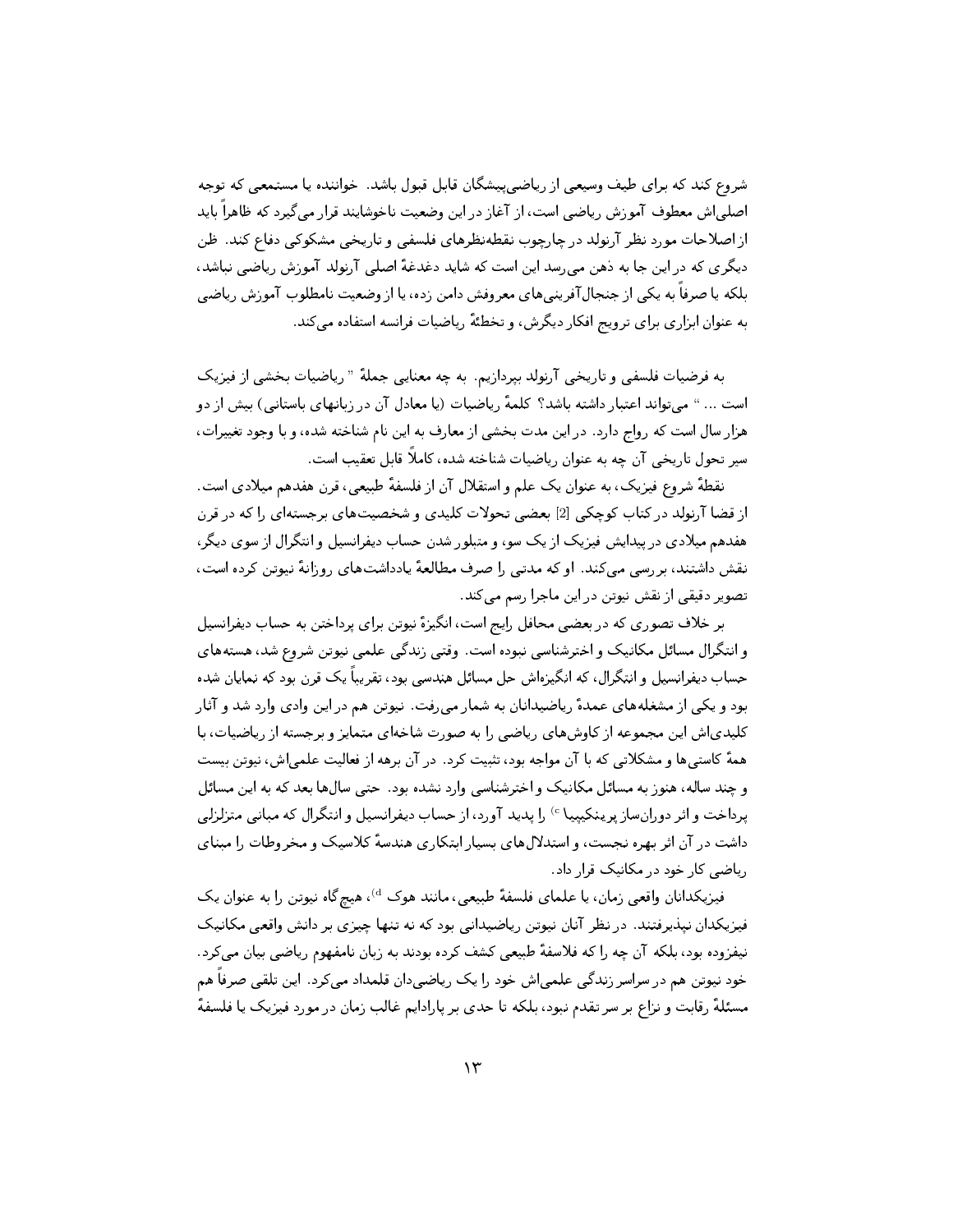طبیعی تکیه داشت. اصطلاح فلسفهٔ طبیعی تا حد زیادی گویای این تمایز است. قرنها مشغلهٔ اصلی فیزیکدانان یافتن علت غایبی حرکت بود، نه یافتن یک چارچوب عملی برای محاسبهٔ کمی و پیش بینی دقیق حرکت. موفقیت حیرتآور چارچوبی که نیوتن در پرینکیپیا آفرید پارادایم غالب بر فیزیک را کاملاً دگرگون ساخت. فلاسفهٔ طبیعی درست می گفتند که نیوتن چیزی به بصیرت فلسفی علتها نیفزود. ولی نیوتن راهی برای استفادهٔ مؤثر از ریاضیات در فیزیک گشود، راهی که مشغلهٔ ذهنبی فیزیکدانان را از .<br>فلسفه و جستجوی علتهایی غایی به کوشش برای یافتن نظام ریاضی حاکم بر پدیدههای طبیعی تغییر داد. در واقع فقط یک انقلاب تجربی نبود که فیزیک را از بند فلسفهٔ طبیعی آزاد کرد، بلکه یک انقلاب ریاضی هم رخ داد که پشتوانهٔ موفقیت عملی این حرکت بود.

غرض از این یادآوری تاریخی این است که تأکید کنم اگر برداشت متداول در هر زمان از کلمههای " ریاضیات " و "فیزیک " منظور شود، در هیچ زمانی ریاضیات جزئی از فیزیک محسوب نشده است. بالعکس، پس از انقلاب نیوتنی، همواره مجموعهای از دانشمندان بوده است که کانون توجه اصولی اش فیزیک بوده، ولبی فعالیت روزمرهشان ریاضبی کاری بوده است. این افراد را فیزیکدان نظری می نامیم، ولی در بعضی کشورهای پایبند به سنت، مانند بریتانیا، ریاضیدان کاربردی نیز نامیده میشوند.

در فاصلهٔ نیزدیک به دو قرن، از آغاز قرن هیجدهم میلادی تا اواخر نیمهٔ دوم قرن نوزدهم، مسائل نظری فیزیک یکی از اشتغالات فکری بسیاری از ریاضی دانان بود. از اواخر قرن نوزدهم به دنبال دگرگونی هایی که در درون ریاضیات رخ داد، آن دسته از ریاضی کارانی که اشتغال فکریشان بیشتر مسائل پدید آمده از فیزیک بود، تدریجاً به جامعهٔ فیزیک نزدیکتر شدند و فیزیکدانان نظری و متخصصان ریاضی فیزیک را به وجود آوردند. طبیعی است که در طیف این گروه بعضی به فیزیک واقعي متعهدتر اند و بعضي ديگر تمايلات رياضي شان غالب است.

اما به دست کم دو تعبیر دیگر ادعای آرنولد قابل تأمل است. هماکنون گروهی از فلاسفهٔ ریاضی معتقد به "ریاضیات به عنوان یک علم طبیعی " هستند. در دیدگاه بعضبی از اینان موضوع ریاضیات کشف ساختارهای زیربنایی شکلدهندهٔ جهان، و به زعم گروهی دیگر کشف ساختارهای زیربنایی ارتباط فکر بشر با پدیدههای طبیعی است. ولی هر دو گروه موضوع ریاضیات را کاملاً متمایز از موضوع فیزیک می،دانند، و مقصود آرنولد نمی تواند این تعبیر باشد. تعبیر دیگری که به ظن قوی مورد نظر آرنولد است، همان تعبیری است که گاهی در اوایل قرن بیستم ابراز میشد، و نمونهٔ بارز آن این اظهار نظر برتراند راسل <sup>6</sup>) جوان در اوج تمایلات افراطی منطق گرایی او بود که گفته بود قبل از قرن هیجدهم هیچ اثر جدی ریاضی وجود نداشته است. اساس این تلقی این است که تعریف یا برداشت غالب در مورد یک رشته، مثلاً ریاضیات، در یک زمان خاص را به طور جزمی مبنای قضاوت آثار عصرهای دیگر قرار دهیم. اگر برداشت امروزی غالب در ریاضیات از یک طرف و فیزیک نظری از سوی دیگر را مبنا قرار دهیم، ریاضیات ماقبل قرن بیستم شاید شبیهتر به فیزیک نظری امروز باشد تا به ریاضیات امروز. آرنولد احتمالاً حسرت دوران گذشتهای را بیان میکند که بیش از یک قرن است سیری شده و بر خلاف نظر او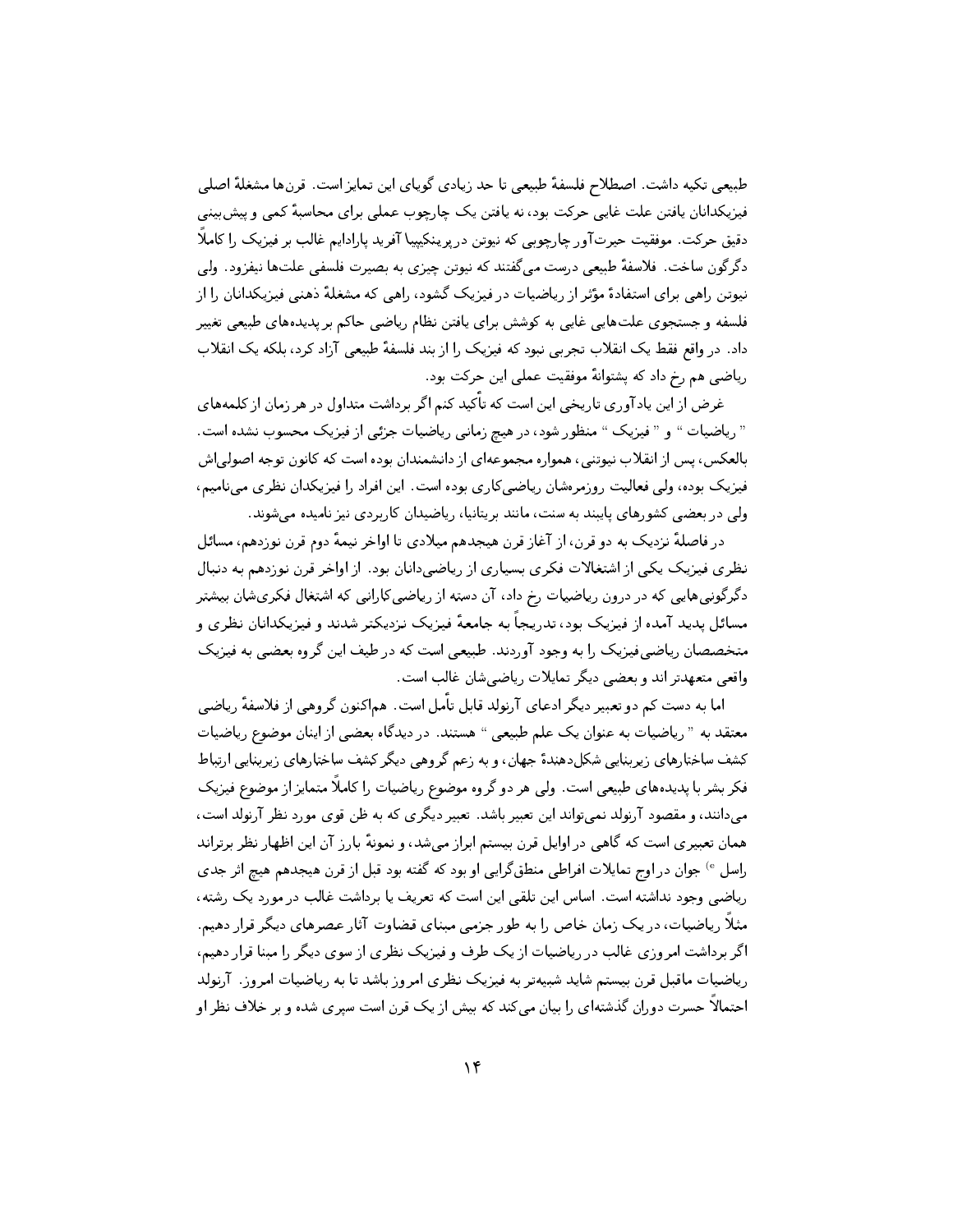مربوط به اواسط قرن بيستم نيست.

از پاراگراف سوم آرنولد بوی یک توطئهٔ نظام سرمایهداری غربی استشمام میشود، که خواسته اند به دلیل مشکوکی میان ریاضیات و فیزیک جدایی بیندازند. ولی واقعیت تاریخی، که بارها بیان شده، این است که این جدایی به دلایل کاملاً طبیعی و مشروع، نه در اواسط قرن بیستم توسط توطئهچینان بورباکی <sup>۴</sup> در فرانسه، بلکه در نیمهٔ دوم قرن نوزدهم به دست ریاضی دانان آلمانی پایهگذاری شد.

همان طور که آرنولد معتقد است، ریاضیات باستان یک علم طبیعی بود با پایهٔ تجربی، که از نظام کمیات منفصل و متصل، و از شکلها و فضای ملموس سخن می گفت. در ریاضیات ماقبل قرن بیستم، " تعریف " مفاهیم خیلی شبیه تعریف در فیزیک امروز بود، یعنی کوششی بود کلامی برای توصیف .<br>واقعیات عینی در جهان بیرون که مستقل از ذهن ما وجود دارند. مقولهٔ "وجود " در ریاضیات مستقل از .<br>وجود طبيعي نبود، و به همين دليل موانع رواني و فلسفي در راه پذيرفتن عدد اصم، اعداد منفي و موهومی، و هندسههای نااقلیدسی وجود داشت. در قرن نوزدهم میلادی بحرانهای فلسفی که همواره در .<br>مبانی ریاضیات وجود داشت و به خصوص از قرن شانزدهم دامنگیر ریاضیات شده بود به اوج رسید. در نیمههٔ دوم آن قرن چند حرکت ریاضی خلسفی توسط ریاضی دانان آلمانی، که به زعم بعضی متأثر از فلسفهٔ ایده آلیستی آلمانی بودند، به این بحرانها فیصله داد و موجب یک دگرگونی پارادایم در مقولهٔ وجود در ریاضیات شد. از یک سو ریمان <sup>6</sup> مفهوم هندسه را به بررسی نظام تشکّل کمیتهای متصل از هر بعد تعميم داد، و تمايز ميان هندسهٔ "فضاي فيزيكي حادث " و هندسه به مفهوم عام را تأكيد كرد. از سویبی دِدِکیند <sup>۱</sup>۵ تعریفی دقیق از مجموعهٔ اعداد حقیقی ارائه داد و برای اولین بار به توصیف دقیقی از كميت متصل، مستقل از تعهدات فيزيكي و فلسفي، دست يافت. كوشش دِدِكيند و ديگران به تضادي كه یس از پیدایش حساب دیفرانسیل و انتگرال میان پیوستار هندسی و پیوستار آنالیزی، که یکی فاقد عناصر ببینهایت کوچک بود و دیگری شامل آنها بود، خاتمه داد. همزمان راه را برای معرفبی مفاهیم مجرد دیگری که وجود فیزیکی برای آنها تصور نمیشد ولی در عین حال به پیشبرد جریان اصلی ریاضیات کمک مے کردند باز نمود.

حال که مسئلهٔ وجود در ریاضیات از قید وجود فیزیکی رها شده بود، مشکل فلسفی هویت وجودی و مبنای اعتقاد ما به دانش این گونه اشیاء مجرد مطرح شد. مقبولترین پاسخها را کانتور <sup>ن</sup>ا و هیلبرت <sup>نا</sup> ارائه کردند. مجموعههای کانتور تبدیل به "مادهای" شد که از آن اشیاء ریاضی ساخته می شد. هیلبرت که عمیقاً به تأثیر مثبت این حرکتهای رهاییٖبخش برای توسعه و رونق ریاضیات اعتقاد داشت، و از طرفی دیگر نگران متزلزل شدن پایههای یقین در ریاضیات بود، برنامهٔ معروف خود را برای بازسازی مطمئن نظام ریاضیات ارائه داد. طبق این برنامه، مجموعهای از اصول موضوع که ناسازگار نباشد، میتواند اساس یک نظریهٔ ریاضی باشد. این بدین معنی نیست که همهٔ نظریات ارزش مساوی دارند، همان طور که هر مجموعهٔ بزرگی از جملات درست از نظر دستور زبان میتواند یک مقاله یا یک کتاب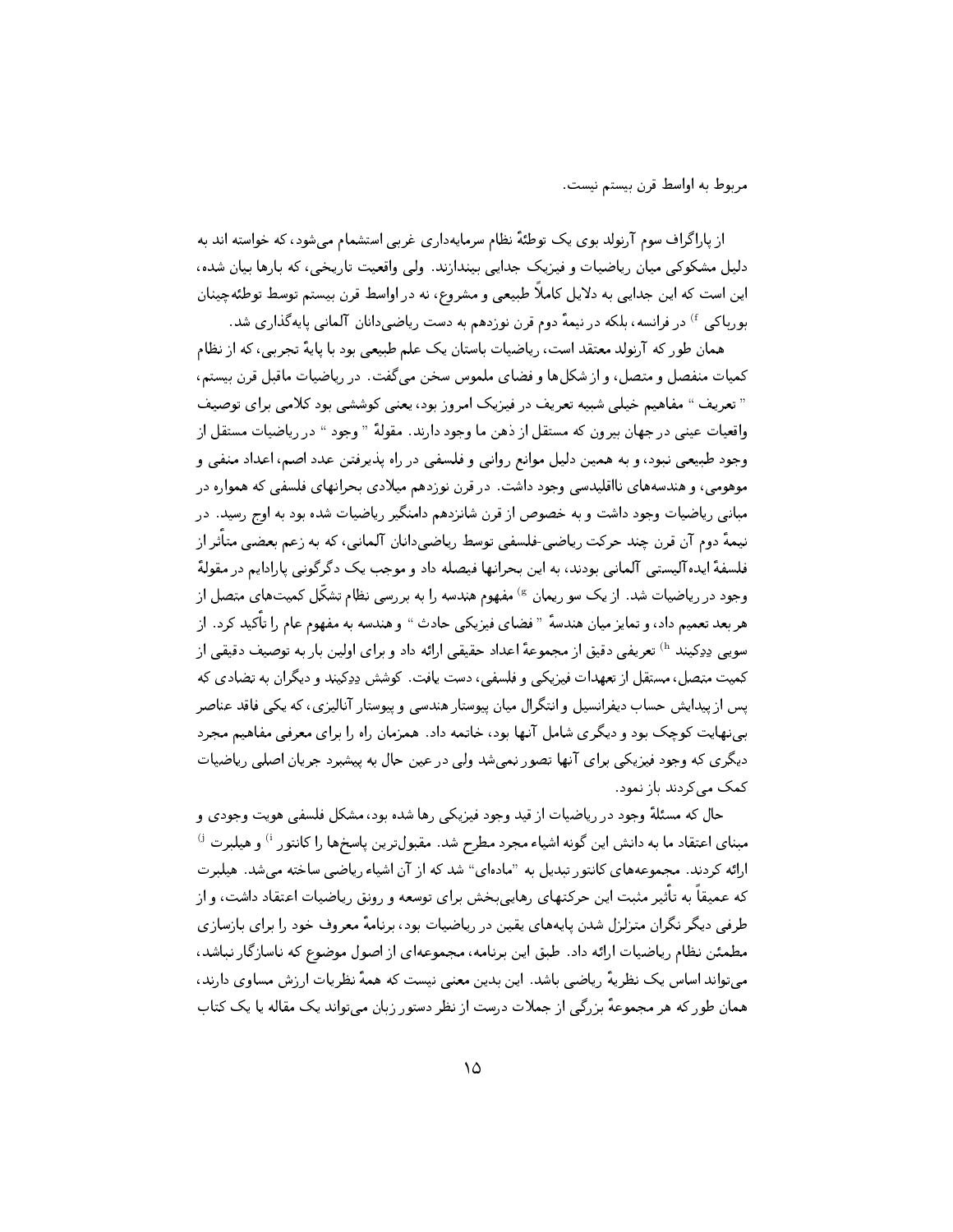تلقى شود، ولى لزوماً أثر أدبى محسوب نمى شود.

دو نکتهٔ قابل توجه در این جا نیاز به تأکید دارد . یکی این که علی ِغم آزادی نوع فعالیت ریاضیاتی، همچنان اجماعنظرچشمگیری در ارزشگذاری آثار ریاضی در جامعهٔ ریاضی وجود دارد. دوم این که خطوط فعالیت تحقیقاتی ریاضی همچنان سیر پیوستهٔ تاریخی خود را طی میکند، و علی رغم تغییرات چهره و زبان، دگرگونی فلسفی، و پیدایش رشتههای جدید، گسستگی قابل ملاحظهای در تحقیقات ریاضی پدید نیامده است. در عملکرد روزمره، محققان همچنان افلاطونی مشرب باقی مانده اند. یعنی خود را در هر صورت جوینده و کاشف حقایقی میدانند که به نوعی عینیت دارند. تفاوت ریاضیدان و عالم طبیعی در نوع تعهد نهایی است. نهایتاً کار عالم طبیعی بر مبنای تطابق نتایج آن با واقعیت بیرونی ارزشگذاری میشود، ولی ارزش کار عالم ریاضی با یک سلسله ضوابط درونی سنجیده میشود. در عمل اگر جهان خارج را به اندازهٔ کافی وسیع تعریف کنیم، که شامل جهان ایدهها و مفاهیم هم باشد، این دو همخوانی شگفت آوری دارند. در این جا جملهٔ پیکاسو <sup>۱</sup>۰ بی ربط نیست که می گوید "هنر دروغی است که ما را به سوی حقیقت سوق میدهد. " کار ریاضیدان به تطابق با حقایق بیرونی متعهد نیست، ولي آثار خوب رياضي چارچوب فكري و زبان مناسب براي رسيدن به حقيقت را فراهم مي آورند.

اشارات مستقیم آرنولد به آموزش ریاضی، به خصوص در فرانسه، چاشنی قابل ملاحظه ای از حمله به بورباکی دارد. در دههٔ ۱۹۳۰، گروهی از ریاضی دانان جوان فرانسوی که پیرو نظرات هیلبرت بودند، و ریاضیات فرانسه را نسبت به آلمان، به خصوص در سبک آموزش، عقبافتاده و ارتجاعی قلمداد می کردند، همت به نوشتن مجموعهای در ریاضیات کردند که می خواستند برای ریاضیات جدید نقش اصول اقلیدس برای ریاضیات یونان را ایفا کند. این گروه با نام جمعی بورباکی فعالیت می کرد. از مؤسسان این گروه فقط آنری کارتان <sup>1)</sup> صدساله هنوز زنده است، و چون سن بازنشستگی اجباری ۵۰ قاطعانه اجرا مىشد، اكثر درخشانترين رياضىدانان اواسط قرن بيستم فرانسه حداقل مدتى به عضويت گر وه راه بافتند.

هر چند فعالیت کتابنویسی بورباکی به حرف آخر نرسید، ولی مجموعهٔ عظیمی که با سبک مشخص و تأكيد بر اهميت ساختارها در رياضيات يديد آوردند، اثري بسيار گسترده بر چهرهٔ رياضيات قرن بیستم گذاشت. بسیاری از نمادها، اصطلاحات، و شیوههای رایج بیان ریاضیات امروز در واقع میراث بورباکی است.

هر چند ظاهراً هیچگاه بورباکی نظر خاصی به طور جمعی در مورد آموزش ریاضیات پیش از دانشگاه ابراز نکرده بود، ولی همراه شدن بعضی از اعضای بورباکی با ساختارگرایان رشتههای علوم تربیتی منجر به تغییراتی در برنامههای ریاضی دبیرستان و دبستان، نخست در فرانسه، سپس در امریکا، و نهایتاً در بیشتر کشورهای جهان شد که ریاضیات جدید دبیرستانی، با هویت نامعلومش، یکی از دستاوردهای آن محسوب میشود. یکی از اولین کسانی که در این زمینه زنگ خطر را به صدا در آورد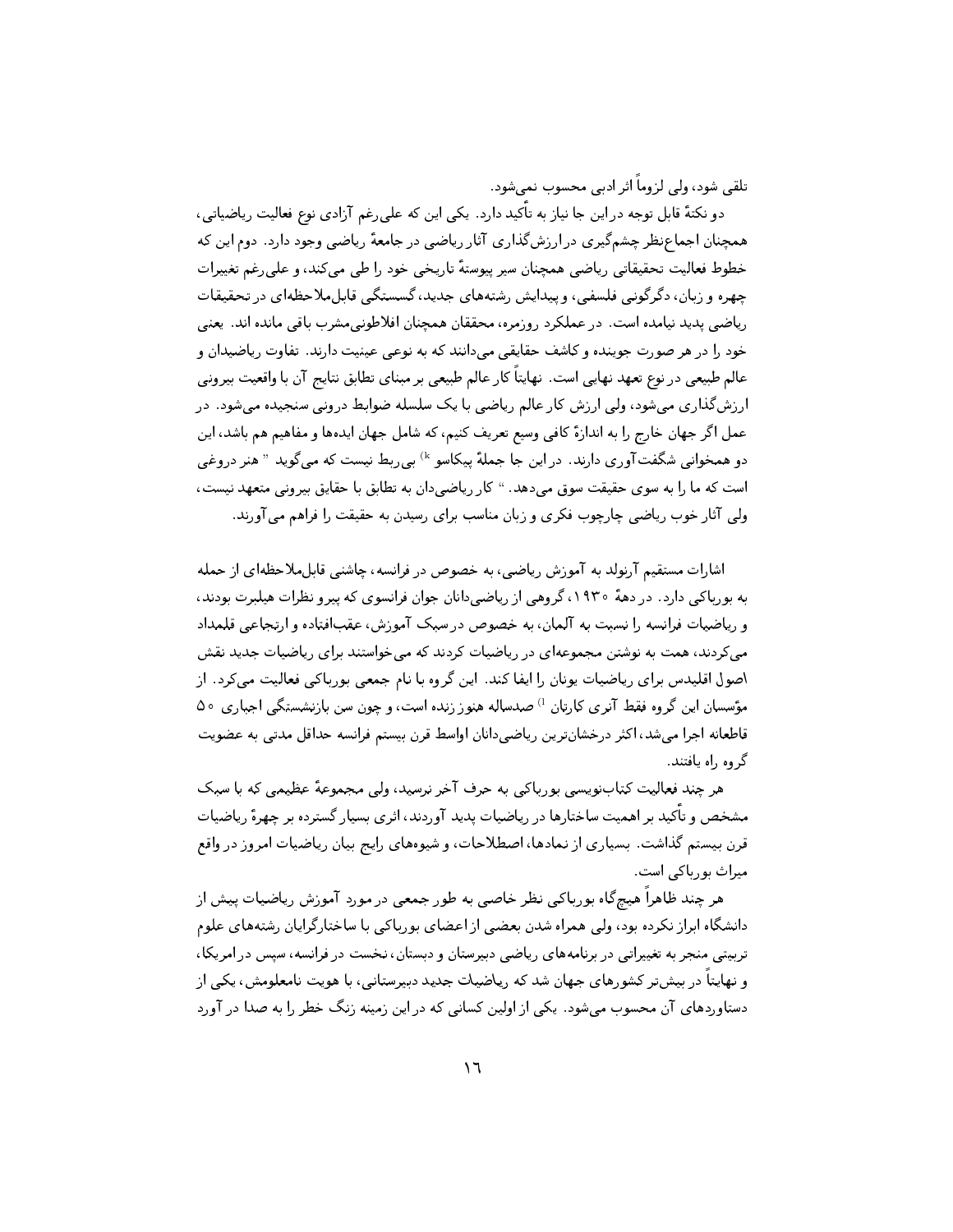ریاضی دان فقید فرانسوی، رنه توم <sup>m)</sup> بود که در مقالهٔ معروفی [3] در سال ۱۹۷۱ تغییرات برنامهٔ ریاضی مدرسه، به خصوص تضعیف هندسهٔ سنتی را، که ناشی از بورباکیسم میدانست، به باد انتقاد گرفت. در آن زمان نقد بورباکی هنوز مُد نشده بود، ولی طی این سی و اندی سال، سیل حمله به بورباکی، چه در سطح دانشگاه و چه در سطح پیش از دانشگاه، به جریان عظیمی مبدل شده است. مقالهٔ آرنولد نمونهٔ نه چندان برجستهای از این جریان است، مزین به پیشداوریهای شخصی نویسنده. توم یکی از ریاضی دانان غربی قویاً مورد علاقه و احترام آرنولد بود، و کسانی که مقالهٔ سی سال پیش توم را خوانده باشند، تأثیر واضح آن بر نوشتهٔ آرنولد را به راحتی مشاهده میکنند. موضوع اصلاح برنامهٔ آموزشی در سطوح مختلف و بورباکی زدایی سالها است که در جامعهٔ ریاضی مطرح است. در مجموع انتقادهای زیر نسبت به برنامهٔ دورهٔ لیسانس دانشگاهی ریاضیات مطرح می شود:

- ١) توجه بيش از اندازه به جنبههاي صوري موجب فقر محتوايي برنامه شده است.
- ۲) تأكيد بر نظريات ياكيزه و كامل جوي مصنوعي ايجاد ميكند كه دانشجو را در مرحلهٔ يژوهش دچار سردرگمی و تشویش میکند.
- ۲) فقدان کاربردهای ریاضیات در برنامه، هم دانشجو را از دانش ارتباط فرهنگی و تاریخی ریاضیات با سایر رشتهها محروم می کند، و هم امکانات شغلی دانشجو را پس از فراغت از تحصیل محدود مىسازد.

این انتقادها، به تناسبهای گوناگون، در مورد برنامههای کشورهای مختلف شنیده می شود. آنچه را که آرنولد در مورد فرانسه، به خصوص اکول نُرمال، می گوید، به نظر کاملاً دور از واقعیت و دور از انصاف است. از قضا منتقدان برنامهٔ آموزشی دورهٔ کارشناسی در امریکا همواره به برنامهٔ ریاضی فرانسه، به خصوص اکول نُرمال، و روسیه، به خصوص دانشگاه مسکو، به عنوان برنامههای برتر مینگرند؛ و معتقدند این دو به طور نسبی در تربیت ریاضیدان حرفهای، که هم وسعت و هم عمق معلومات دارد، موفق تر از دانشگاههای امریکا عمل کرده اند. البته میان ریاضیاتی که در روسیه و فرانسه تدریس می شود تمایزهای گرایشی هست. در مجموع، در روسیه که در اواسط قرن بیستم از حیطهٔ نفوذ بورباکی دورتر بود، تأکید کمتری بر ساختارهای کلی، و تأکید بیشتری بر شهود وجود دارد. منتقدان برنامهٔ روسیه هم به این اشاره میکنند که آثار غلط و نتایج مشکوک و نامفهوم، در کارهای ریاضیدانان روسی به طور محسوس بیش از ریاضیدانان غربی است. در ارزیابی ریاضیات فرانسه، کافی است اشاره شود که از ۴۰ برندهٔ مدال فیلدز <sup>n)</sup>، تا به امروز ۱۰ نفر ریاضیدان فرانسوی یا تحصیل کردهٔ فرانسه بوده اند، که با توجه به جمعیت، بالاترین نسبت در جهان است. بالاخره به این نیز باید توجه شود که پس از فرویاشی شوروی، ولادیمیر آرنولد نیمی از وقت خود را در کشور فرانسه می گذراند.